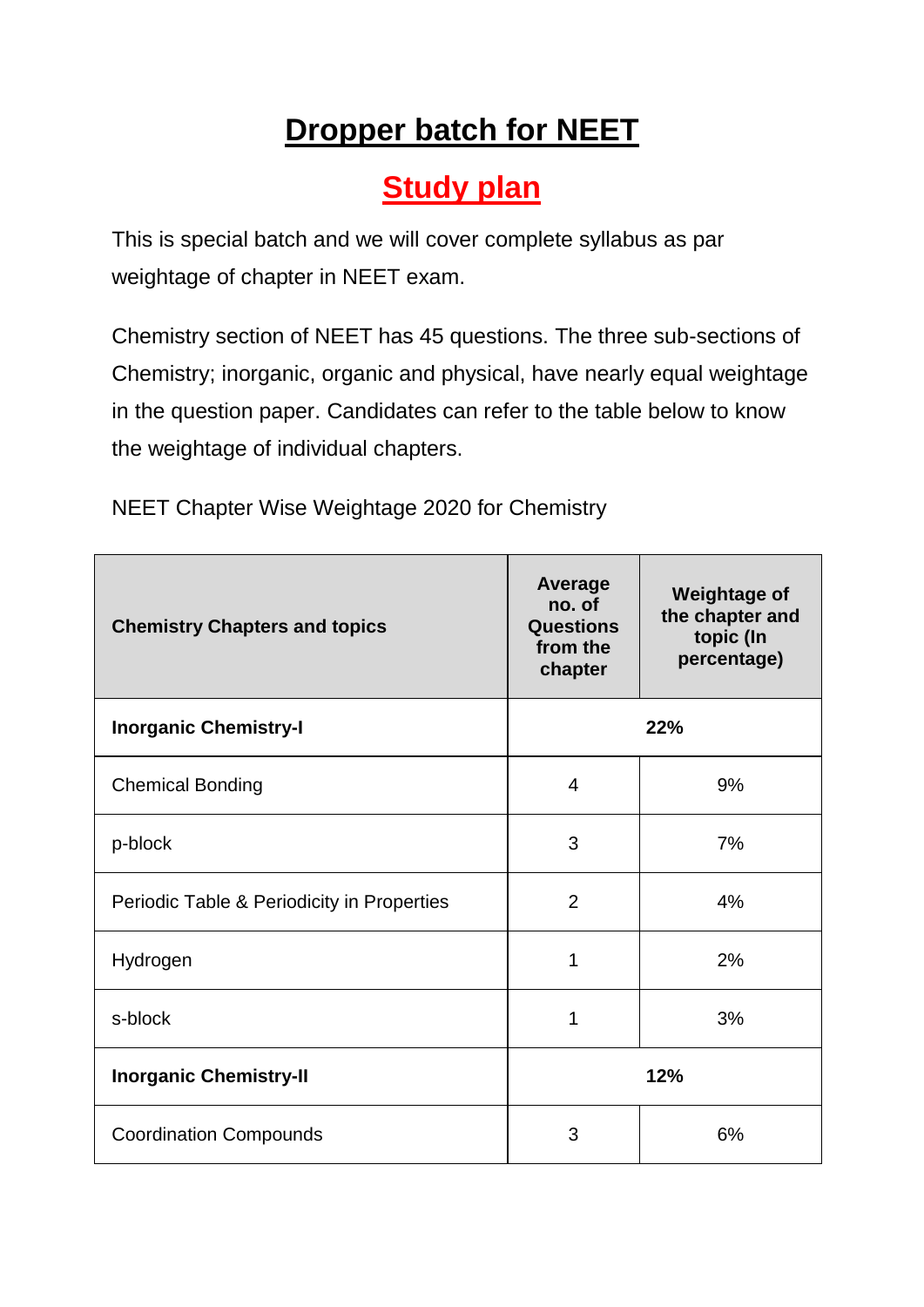| d-block & f-block Elements              | $\overline{2}$ | 4% |
|-----------------------------------------|----------------|----|
| Metallurgy                              | 1              | 2% |
| <b>Qualitative Analysis</b>             | 1              | 2% |
| <b>Organic Chemistry-I</b>              | 8%             |    |
| Hydrocarbons                            | $\overline{2}$ | 4% |
| <b>General Organic Chemistry</b>        | $\overline{2}$ | 5% |
| <b>Organic Chemistry-II</b>             | 26%            |    |
| Haloalkane                              | 1              | 2% |
| Aldehydes, Ketones and Carboxylic Acids | $\overline{2}$ | 3% |
| Polymer                                 | $\mathbf 1$    | 2% |
| Alkyl Halide, Alcohol & Ether           | $\overline{2}$ | 4% |
| <b>Aromatic Compounds</b>               | 3              | 6% |
| <b>Biomolecules</b>                     | $\overline{2}$ | 4% |
| <b>Carbonyl Compounds</b>               | $\overline{2}$ | 4% |
| Organic Compounds containing nitrogen   | $\overline{2}$ | 3% |
| Chemistry in Everyday Life              | $\overline{2}$ | 3% |
| Environmental chemistry                 | 1              | 2% |
| <b>IUPAC &amp; Isomerism</b>            | $\overline{2}$ | 4% |